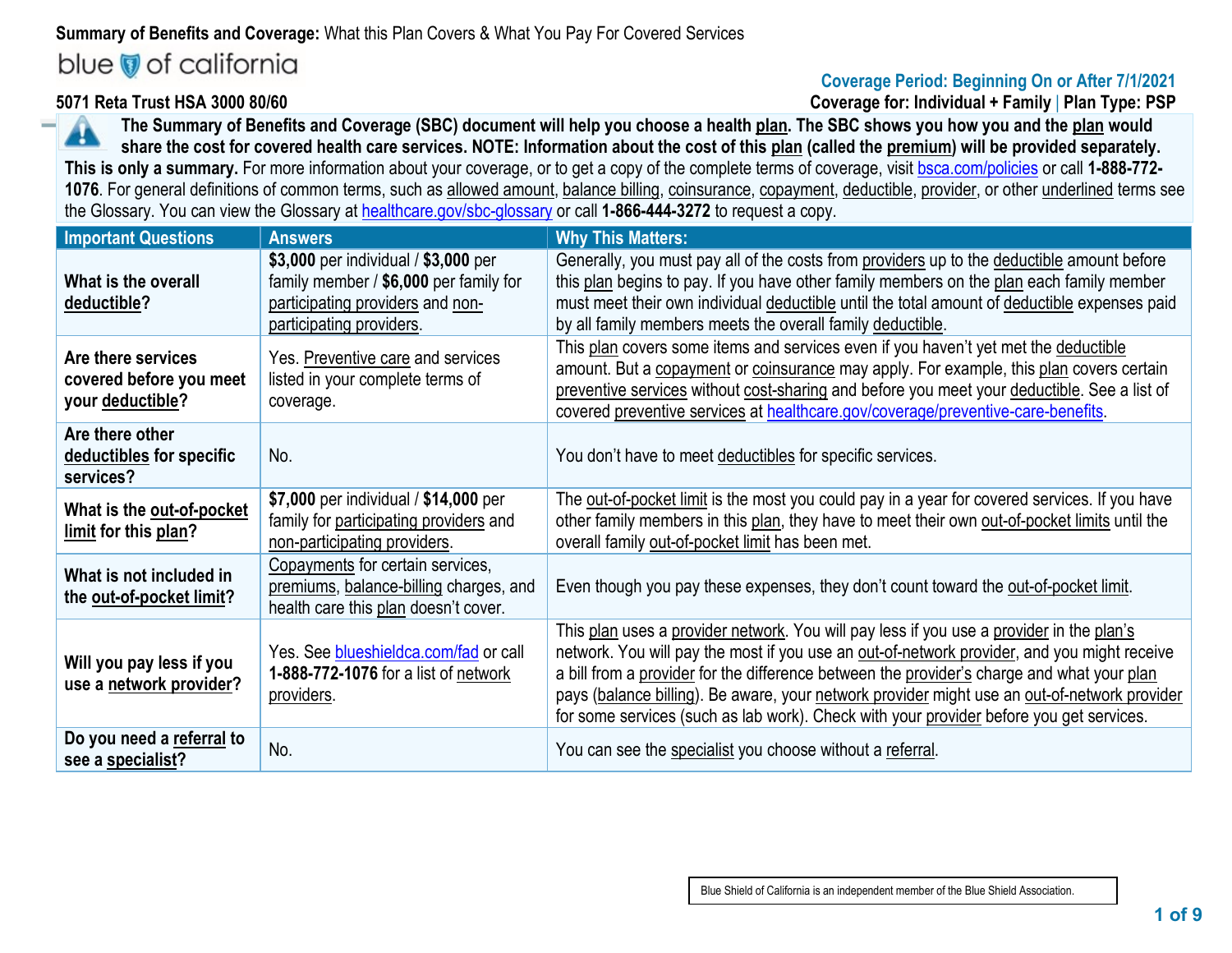

All **copayment** and **coinsurance** costs shown in this chart are after your **deductible** has been met, if a **deductible** applies.

**<sup>2</sup> of 9 \* For more information about limitations and exceptions, see the plan or policy document at** [bsca.com/policies/M0026124\\_EOC.pdf](http://www.bsca.com/policies/M0026124_EOC.pdf)**.**

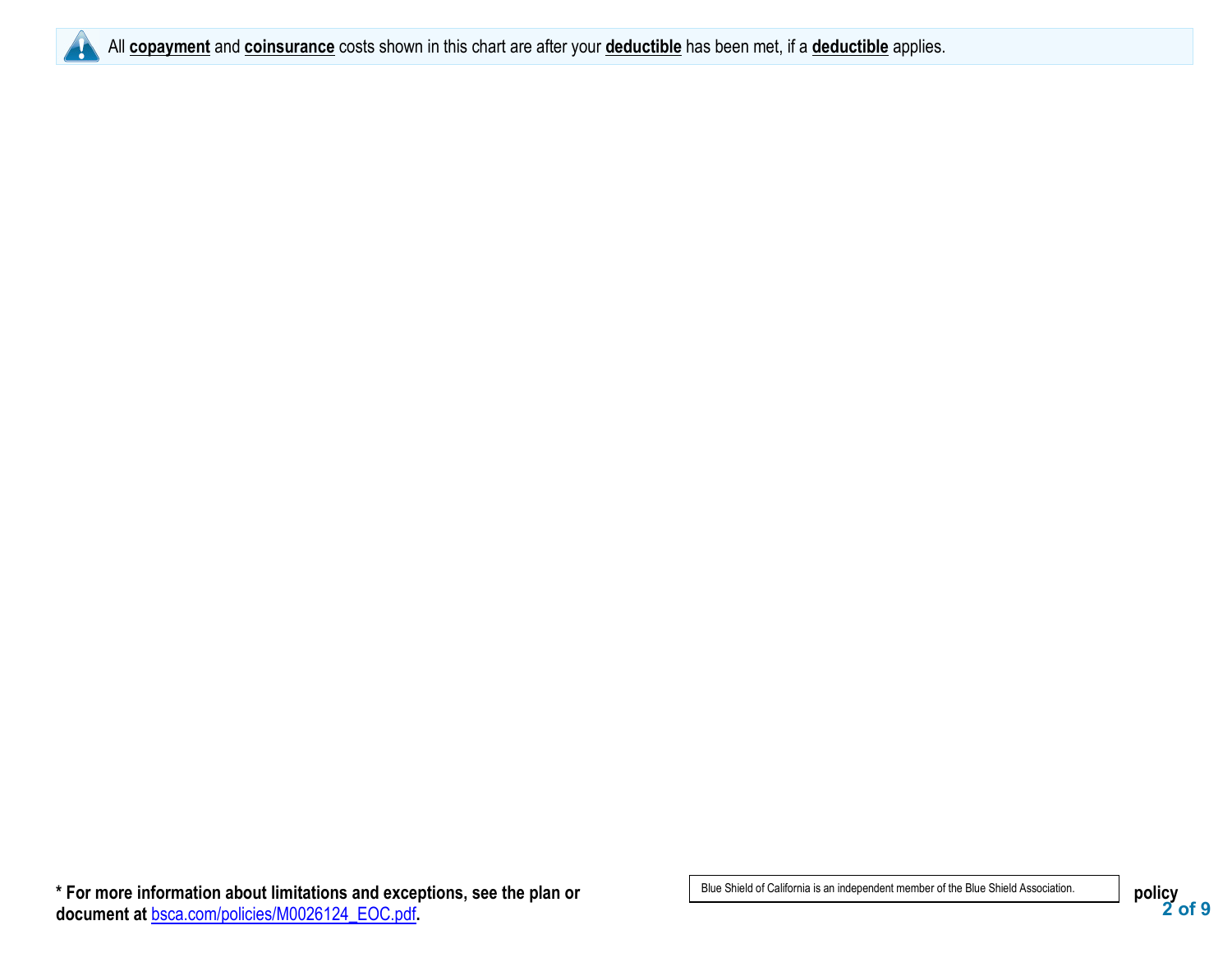| <b>Common Medical</b>                                        |                                                     | <b>What You Will Pay</b>                                                                                                      | <b>Limitations, Exceptions, &amp; Other</b>                                                                                         |                                                                                                                                                                                                                                                                                                                                                                             |
|--------------------------------------------------------------|-----------------------------------------------------|-------------------------------------------------------------------------------------------------------------------------------|-------------------------------------------------------------------------------------------------------------------------------------|-----------------------------------------------------------------------------------------------------------------------------------------------------------------------------------------------------------------------------------------------------------------------------------------------------------------------------------------------------------------------------|
| <b>Event</b>                                                 | <b>Services You May Need</b>                        | <b>Participating Provider</b>                                                                                                 | <b>Non-Participating Provider</b>                                                                                                   | <b>Important Information</b>                                                                                                                                                                                                                                                                                                                                                |
|                                                              |                                                     | (You will pay the least)                                                                                                      | (You will pay the most)                                                                                                             |                                                                                                                                                                                                                                                                                                                                                                             |
|                                                              | Primary care visit to treat an<br>injury or illness | 20% coinsurance                                                                                                               | 40% coinsurance                                                                                                                     |                                                                                                                                                                                                                                                                                                                                                                             |
| If you visit a health<br>care provider's office<br>or clinic | Specialist visit                                    | 20% coinsurance                                                                                                               | 40% coinsurance                                                                                                                     |                                                                                                                                                                                                                                                                                                                                                                             |
|                                                              | Preventive care/screening<br>/immunization          | No Charge; deductible does<br>not apply                                                                                       | 40% coinsurance                                                                                                                     | You may have to pay for services that<br>aren't preventive. Ask your provider if<br>the services needed are preventive.<br>Then check what your plan will pay for.                                                                                                                                                                                                          |
| If you have a test                                           | Diagnostic test (x-ray, blood<br>work)              | Lab & Path: 20% coinsurance<br>X-Ray & Imaging: 20%<br>coinsurance<br><b>Other Diagnostic Examination:</b><br>20% coinsurance | Lab & Path: 40%<br>coinsurance<br>X-Ray & Imaging: 40%<br>coinsurance<br><b>Other Diagnostic</b><br>Examination: 40%<br>coinsurance | The services listed are at a<br>freestanding location.                                                                                                                                                                                                                                                                                                                      |
|                                                              | Imaging (CT/PET scans, MRIs)                        | <b>Outpatient Radiology Center.</b><br>20% coinsurance<br><b>Outpatient Hospital: 20%</b><br>coinsurance                      | <b>Outpatient Radiology Center.</b><br>40% coinsurance<br><b>Outpatient Hospital: 40%</b><br>coinsurance                            | Preauthorization is required. Failure to<br>obtain preauthorization may result in<br>non-payment of benefits.                                                                                                                                                                                                                                                               |
| If you need drugs to<br>treat your illness or<br>condition   | Generic drugs                                       | Retail: \$10/prescription<br>Mail Service: \$20/prescription                                                                  | Retail: Not Covered<br>Mail Service: Not Covered                                                                                    | Reta Trust contracts with CVS<br>Caremark to manage outpatient<br>prescription Drug Benefits. CVS<br>Caremark authorizes services,<br>processes claims, and addresses<br>complaints and grievances for those<br>outpatient prescription Drug Benefits on<br>behalf of Reta Trust. If you receive a<br>Covered Service from CVS Caremark,<br>you should contact CVS Caremark |
|                                                              | Brand formulary drugs                               | Retail: \$20/prescription<br>Mail Service: \$40/prescription                                                                  | Retail: Not Covered<br>Mail Service: Not Covered                                                                                    | directly at 1-800-844-0719.                                                                                                                                                                                                                                                                                                                                                 |

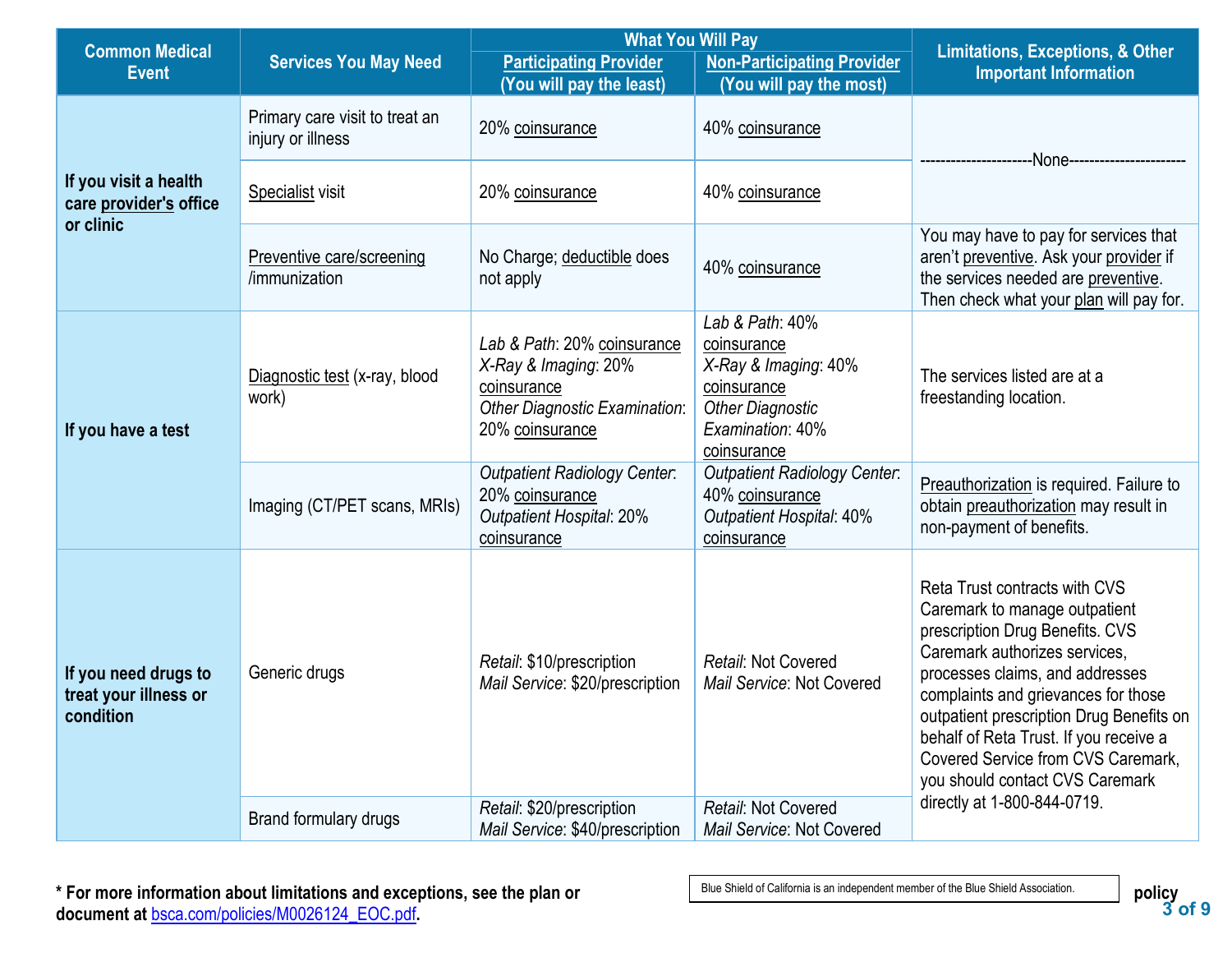| <b>Common Medical</b>                      |                                                   | <b>What You Will Pay</b>                                                                               |                                                                                                        | <b>Limitations, Exceptions, &amp; Other</b>                                                                                                                                                                                             |  |
|--------------------------------------------|---------------------------------------------------|--------------------------------------------------------------------------------------------------------|--------------------------------------------------------------------------------------------------------|-----------------------------------------------------------------------------------------------------------------------------------------------------------------------------------------------------------------------------------------|--|
| <b>Event</b>                               | <b>Services You May Need</b>                      | <b>Participating Provider</b>                                                                          | <b>Non-Participating Provider</b>                                                                      | <b>Important Information</b>                                                                                                                                                                                                            |  |
|                                            |                                                   | (You will pay the least)                                                                               | (You will pay the most)                                                                                |                                                                                                                                                                                                                                         |  |
|                                            | Brand non-formulary drugs                         | Retail: \$40/prescription<br>Mail Service: \$80/prescription                                           | Retail: Not Covered<br>Mail Service: Not Covered                                                       | Fill for 90 days at Caremark mail order<br>for only 2x the copay. Sign up for                                                                                                                                                           |  |
|                                            | Specialty drugs                                   | Generic: \$20/prescription<br><b>Brand formulary and Brand</b>                                         | Retail: Not Covered                                                                                    | Caremark.com to check your specific<br>drug coverage and costs.<br>Contraception drugs are not covered.<br>Specialty Medications must be filled at<br><b>CVS Specialty Pharmacy. Visit</b><br><b>CVSSpecialty.com or call Specialty</b> |  |
|                                            |                                                   | non-formulary:<br>\$40/prescription                                                                    | Mail Service: Not Covered                                                                              | Customer Care at 1-800-237-2767.                                                                                                                                                                                                        |  |
|                                            |                                                   |                                                                                                        |                                                                                                        | 30-day, 60-day, 90-day supply limit for<br>retail.                                                                                                                                                                                      |  |
|                                            |                                                   |                                                                                                        |                                                                                                        | 90-day supply limit for mail order.<br>30-day supply limit for Specialty.                                                                                                                                                               |  |
| If you have outpatient<br>surgery          | Facility fee (e.g., ambulatory<br>surgery center) | <b>Ambulatory Surgery Center.</b><br>20% coinsurance<br><b>Outpatient Hospital: 20%</b><br>coinsurance | <b>Ambulatory Surgery Center.</b><br>40% coinsurance<br><b>Outpatient Hospital: 40%</b><br>coinsurance |                                                                                                                                                                                                                                         |  |
|                                            | Physician/surgeon fees                            | 20% coinsurance                                                                                        | 40% coinsurance                                                                                        |                                                                                                                                                                                                                                         |  |
| If you need immediate<br>medical attention | <b>Emergency room care</b>                        | Facility Fee: 20% coinsurance<br>Physician Fee: 20%<br>coinsurance                                     | Facility Fee: 20%<br>coinsurance<br>Physician Fee: 20%<br>coinsurance                                  | -None--------------------                                                                                                                                                                                                               |  |
|                                            | <b>Emergency medical</b><br>transportation        | 20% coinsurance                                                                                        | 20% coinsurance                                                                                        | This payment is for emergency or<br>authorized transport.                                                                                                                                                                               |  |
|                                            | Urgent care                                       | 20% coinsurance                                                                                        | 40% coinsurance                                                                                        |                                                                                                                                                                                                                                         |  |
| If you have a hospital<br>stay             | Facility fee (e.g., hospital room)                | 20% coinsurance                                                                                        |                                                                                                        | Preauthorization is required. Failure to<br>obtain preauthorization may result in<br>non-payment of benefits.                                                                                                                           |  |
|                                            | Physician/surgeon fees                            | 20% coinsurance                                                                                        | 40% coinsurance                                                                                        |                                                                                                                                                                                                                                         |  |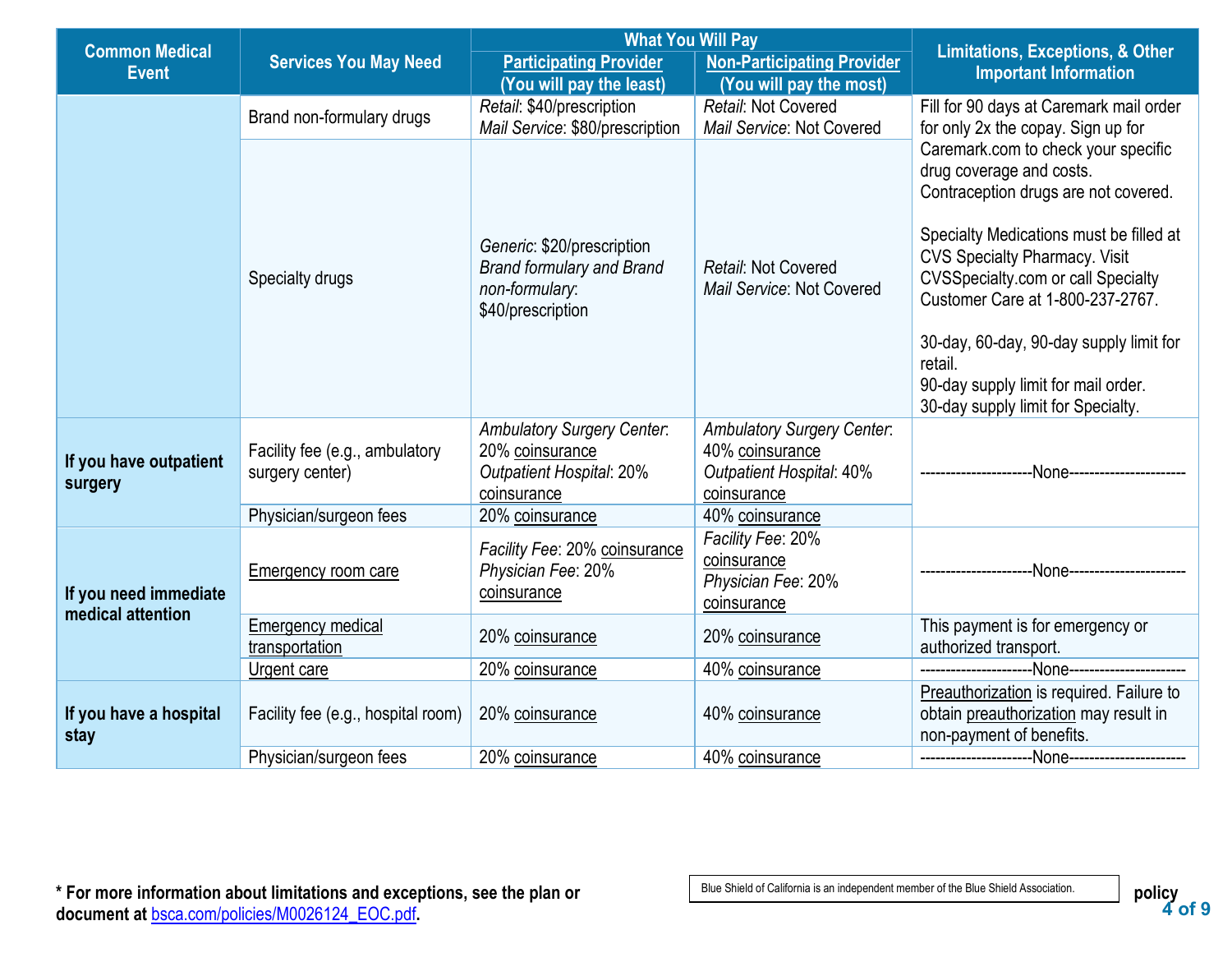|                                                                       |                                              | <b>What You Will Pay</b>                                                                                                                                                          |                                                                                                                                                                                   | <b>Limitations, Exceptions, &amp; Other</b><br><b>Important Information</b>                                                                |  |
|-----------------------------------------------------------------------|----------------------------------------------|-----------------------------------------------------------------------------------------------------------------------------------------------------------------------------------|-----------------------------------------------------------------------------------------------------------------------------------------------------------------------------------|--------------------------------------------------------------------------------------------------------------------------------------------|--|
| <b>Common Medical</b><br><b>Services You May Need</b><br><b>Event</b> |                                              | <b>Participating Provider</b>                                                                                                                                                     | <b>Non-Participating Provider</b>                                                                                                                                                 |                                                                                                                                            |  |
|                                                                       |                                              | (You will pay the least)                                                                                                                                                          | (You will pay the most)                                                                                                                                                           |                                                                                                                                            |  |
| If you need mental<br>health, behavioral                              | Outpatient services                          | Office Visit: 20% coinsurance<br><b>Other Outpatient Services:</b><br>20% coinsurance<br>Partial Hospitalization: 20%<br>coinsurance<br>Psychological Testing: 20%<br>coinsurance | Office Visit: 40% coinsurance<br><b>Other Outpatient Services:</b><br>40% coinsurance<br>Partial Hospitalization: 40%<br>coinsurance<br>Psychological Testing: 40%<br>coinsurance | Preauthorization is required except for<br>office visits. Failure to obtain<br>preauthorization may result in non-<br>payment of benefits. |  |
| health, or substance<br>abuse services                                | Inpatient services                           | <b>Physician Inpatient Services:</b><br>20% coinsurance<br><b>Hospital Services: 20%</b><br>coinsurance<br><b>Residential Care: 20%</b><br>coinsurance                            | <b>Physician Inpatient Services:</b><br>40% coinsurance<br>Hospital Services: 40%<br>coinsurance<br><b>Residential Care: 40%</b><br>coinsurance                                   | Preauthorization is required. Failure to<br>obtain preauthorization may result in<br>non-payment of benefits.                              |  |
|                                                                       | Office visits                                | No Charge; deductible does<br>not apply                                                                                                                                           | 40% coinsurance                                                                                                                                                                   |                                                                                                                                            |  |
| If you are pregnant                                                   | Childbirth/delivery professional<br>services | 20% coinsurance                                                                                                                                                                   | 40% coinsurance                                                                                                                                                                   | -None-                                                                                                                                     |  |
|                                                                       | Childbirth/delivery facility<br>services     | 20% coinsurance                                                                                                                                                                   | 40% coinsurance                                                                                                                                                                   |                                                                                                                                            |  |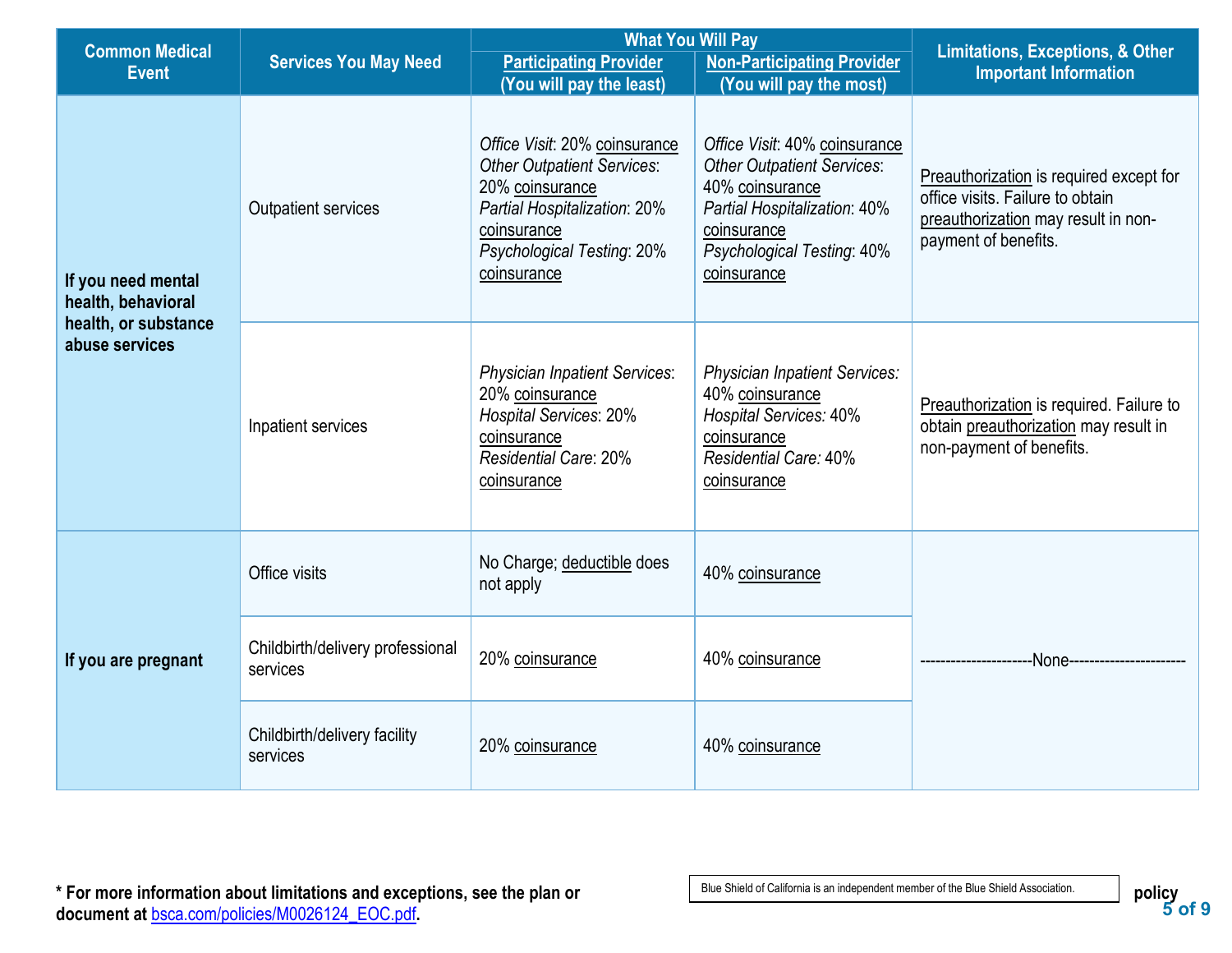| <b>Common Medical</b>                                                   |                                | <b>What You Will Pay</b>                                                        |                                                                                 | <b>Limitations, Exceptions, &amp; Other</b>                                                                                                                                      |  |
|-------------------------------------------------------------------------|--------------------------------|---------------------------------------------------------------------------------|---------------------------------------------------------------------------------|----------------------------------------------------------------------------------------------------------------------------------------------------------------------------------|--|
| <b>Event</b>                                                            | <b>Services You May Need</b>   | <b>Participating Provider</b>                                                   | <b>Non-Participating Provider</b>                                               | <b>Important Information</b>                                                                                                                                                     |  |
|                                                                         |                                | (You will pay the least)                                                        | (You will pay the most)                                                         |                                                                                                                                                                                  |  |
|                                                                         | Home health care               | 20% coinsurance                                                                 | 40% coinsurance                                                                 | Preauthorization is required. Failure to<br>obtain preauthorization may result in<br>non-payment of benefits. Coverage<br>limited to 120 visits per member per<br>calendar year. |  |
|                                                                         | <b>Rehabilitation services</b> | Office Visit: 20% coinsurance<br><b>Outpatient Hospital: 20%</b><br>coinsurance | Office Visit: 40% coinsurance<br><b>Outpatient Hospital: 40%</b><br>coinsurance | -None-----------------                                                                                                                                                           |  |
| If you need help<br>recovering or have<br>other special health<br>needs | <b>Habilitation services</b>   | Office Visit: 20% coinsurance<br><b>Outpatient Hospital: 20%</b><br>coinsurance | Office Visit: 40% coinsurance<br><b>Outpatient Hospital: 40%</b><br>coinsurance |                                                                                                                                                                                  |  |
|                                                                         | Skilled nursing care           | Freestanding SNF: 20%<br>coinsurance<br>Hospital-based SNF: 20%<br>coinsurance  | Freestanding SNF: 40%<br>coinsurance<br>Hospital-based SNF: 40%<br>coinsurance  | Preauthorization is required. Failure to<br>obtain preauthorization may result in<br>non-payment of benefits. Coverage<br>limited to 120 days per member per<br>benefit period.  |  |
|                                                                         | Durable medical equipment      | 20% coinsurance                                                                 | 40% coinsurance                                                                 | Preauthorization is required. Failure to<br>obtain preauthorization may result in<br>non-payment of benefits.                                                                    |  |
|                                                                         | Hospice services               | 20% coinsurance                                                                 | 40% coinsurance                                                                 | Preauthorization is required except for<br>pre-hospice consultation. Failure to<br>obtain preauthorization may result in<br>non-payment of benefits.                             |  |
| If your child needs                                                     | Children's eye exam            | Not Covered                                                                     | Not Covered                                                                     |                                                                                                                                                                                  |  |
| dental or eye care                                                      | Children's glasses             | Not Covered                                                                     | Not Covered                                                                     |                                                                                                                                                                                  |  |
|                                                                         | Children's dental check-up     | Not Covered                                                                     | <b>Not Covered</b>                                                              |                                                                                                                                                                                  |  |

**<sup>6</sup> of 9 \* For more information about limitations and exceptions, see the plan or policy document at** [bsca.com/policies/M0026124\\_EOC.pdf](http://www.bsca.com/policies/M0026124_EOC.pdf)**.**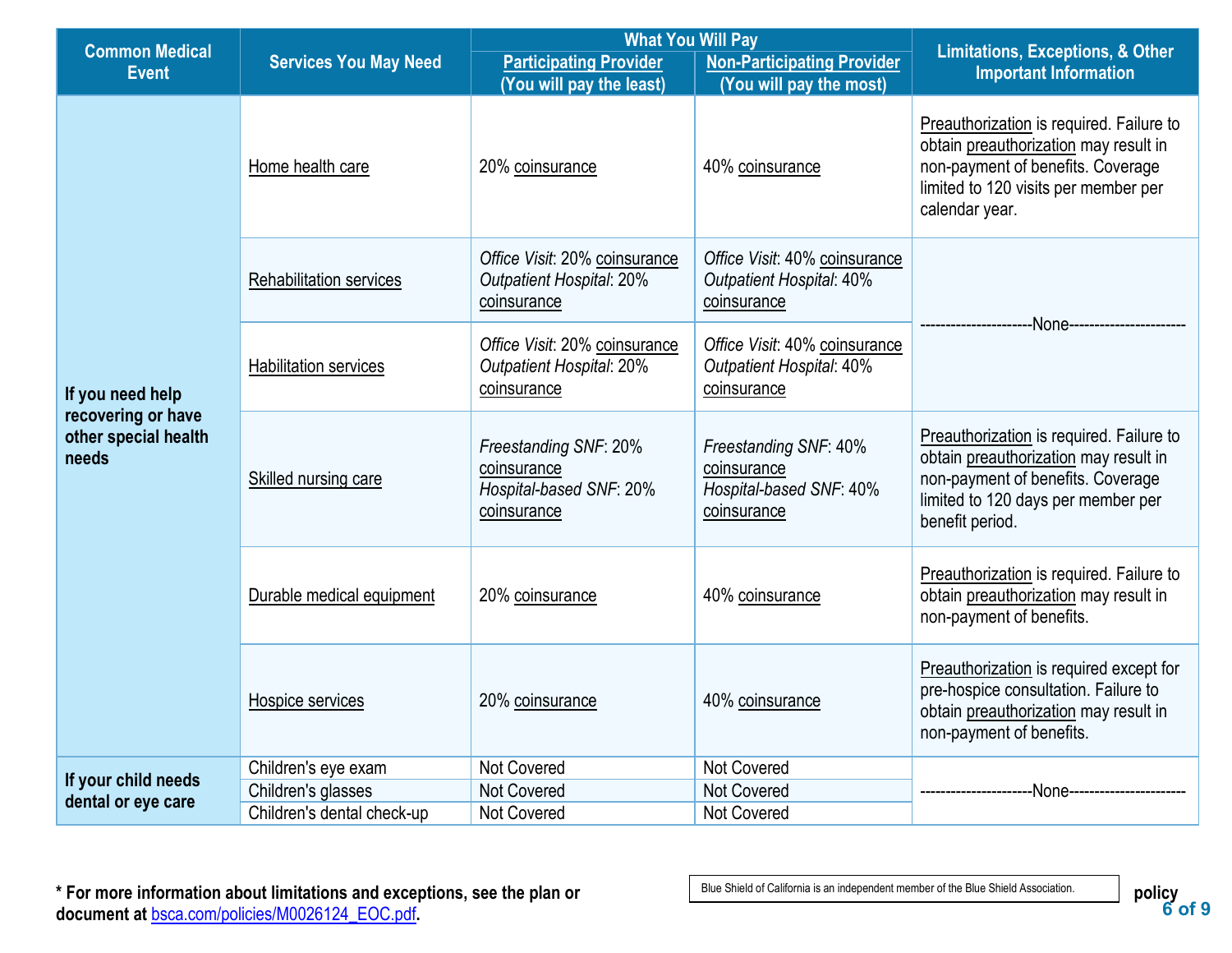#### **Excluded Services & Other Covered Services:**

| Services Your Plan Generally Does NOT Cover (Check your policy or plan document for more information and a list of any other excluded services.) |                              |                                                       |                                                                                |  |  |  |
|--------------------------------------------------------------------------------------------------------------------------------------------------|------------------------------|-------------------------------------------------------|--------------------------------------------------------------------------------|--|--|--|
| Abortion                                                                                                                                         | <b>Hearing Aids</b>          | Non-emergency care when<br>traveling outside the U.S. | Routine foot care unless you have been<br>$\bullet$<br>diagnosed with diabetes |  |  |  |
| Cosmetic surgery                                                                                                                                 | <b>Infertility Treatment</b> | Private-duty nursing                                  | Weight loss programs                                                           |  |  |  |
| Dental care (Adult)                                                                                                                              | Long-term care               | Routine eye care (Adult)                              |                                                                                |  |  |  |
|                                                                                                                                                  |                              |                                                       |                                                                                |  |  |  |
| Other Covered Services (Limitations may apply to these services. This isn't a complete list. Please see your plan document.)                     |                              |                                                       |                                                                                |  |  |  |

| .cture.<br>$\cdot$<br>~יש<br>the contract of the contract of the | ~<br>ு<br>$\cdot$<br>$\ddot{\phantom{1}}$ | ำเ<br>'חר<br>hır<br>Jair |
|------------------------------------------------------------------|-------------------------------------------|--------------------------|

Your Rights to Continue Coverage: There are agencies that can help if you want to continue your coverage after it ends. The contact information for those agencies is: Department of Health and Human Services, Center for Consumer Information and Insurance Oversight, at 1-877-267-2323 x61565 or [cciio.cms.gov.](http://cciio.cms.gov/) Other coverage options may be available to you too, including buying individual insurance coverage through the Health Insurance Marketplace. For more information about the Marketplace, visit [HealthCare.gov](http://healthcare.gov/) or call 1-800-318-2596.

Your Grievance and Appeals Rights: There are agencies that can help if you have a complaint against your plan for a denial of a claim. This complaint is called a grievance or appeal. For more information about your rights, look at the explanation of benefits you will receive for that medical claim. Your plan documents also provide complete information to submit a claim, appeal, or a grievance for any reason to your plan. For more information about your rights, this notice or assistance, contact: Blue Shield Customer Service at 1-888-772-1076 or the Department of Labor's Employee Benefits Security Administration at **1-866-444-EBSA (3272)** or [dol.gov/ebsa/healthreform.](https://www.dol.gov/agencies/ebsa/laws-and-regulations/laws/affordable-care-act/)

#### **Does this plan provide Minimum Essential Coverage? Yes**

Minimum Essential Coverage generally includes plans, health insurance available through the Marketplace or other individual market policies, Medicare, Medicaid, CHIP, TRICARE, and certain other coverage. If you are eligible for certain types of Minimum Essential Coverage, you may not be eligible for the premium tax credit.

# **Does this plan meet the Minimum Value Standards? Yes**

If your plan doesn't meet the Minimum Value Standards, you may be eligible for a premium tax credit to help you pay for a plan through the Marketplace.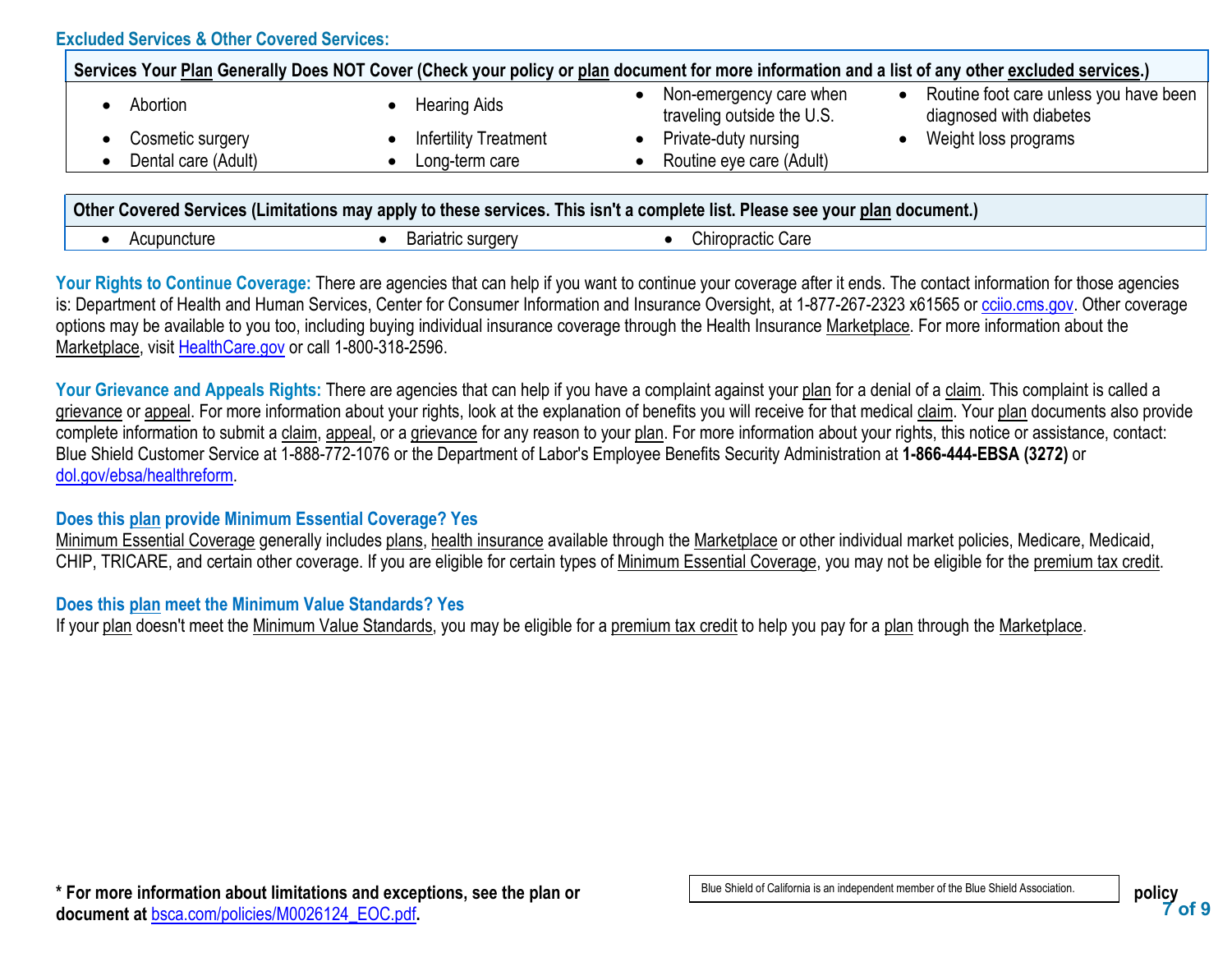#### **Language Access Services:**

English: For assistance in English at no cost, call 1-866-346-7198.

Spanish (Español): Para obtener asistencia en Español sin cargo, llame al 1-866-346-7198.

Tagalog (Tagalog): Kung kailanganninyo ang libreng tulongsa Tagalog tumawag sa 1-866-346-7198.

Chinese (中文): 如果需要中文的免费帮助, 请拨打这个号码1-866-346-7198.

Navajo (Dine): Diné k'ehjí doo baah ílínígó shíka' at'oowoł nínízingo, kwiji' hodíílnih 1-866-346-7198.

Vietnamese (Tiếng Việt): Đểđược hỗ trợ miễn phí tiếng Việt, vui lòng gọi đến số 1-866-346-7198.

Korean (한국어): 한국어도움이필요하시면, 1-866-346-7198 무료전화 로전화하십시오.

Armenian (Հայերեն)։ Հայերեն լեզվով անվճար օգնություն սաանայու համար խնդրում ենք զանգահարել 1-866-346-7198.

Russian (Русский): если нужна бесплатная помощь на русском языке, то позвоните 1-866-346-7198.

Japanese (日本語): 日本語支援が必要な場合1-866-346-7198に電話をかけてください。無料で提供します。

براي دريافت كمك رايگان زبان فارسي،لطفاً با شماره تلفن 7198-346-866-1 تماس بگيريد. :(فارسي) Persian

Punjabi (ਪੰਜਾਬੀ): ਪੰਜਾਬੀ ਵਿਚ ਸਹਾਇਤਾ ਲਈ ਕਿਰਪਾ ਕਰਕੇ 1-866-346-7198 'ਤੇ ਕਾੱਲ ਕਰੋ।

Khmer (ភាសាខ្មែរ)៖ សូមជំនួយភាសាអង់គ្លេសដោយឥតគិតថ្លៃ សូមទាក់ទងមកលេខ 1-866-346-7198។

لحصول على المساعدة في اللغة العربية مجانا، تفضل باتصال على هذا الرقم: 7198-866-346. [ [العربية] Arabic

Hmong (Hnoob): Xav tau key pab dawb lub Hmoob, thov hu rau 1-866-346-7198.

Hindi (हिन्दी): हिन्दी में बिना खर्च के सहायता के लिए, 1-866-346-7198 पर कॉल करें।

Thai (ไทย): สำหรับความช่วยเหลือเป็นภาษาไทยโดยไม่มีค่าใช้จ่ายโปรดโทร 1-866-346-7198

Laotian (ພາສາລາວ): ສໍາລັບການຊ່ວຍເຫຼືອເປັນພາສາລາວແບບບໍ່ເສຍຄ່າ, ກະລຸນາໂທ1-866-346-7198.

–––––––––––––––––––––*To see examples of how this plan might cover costs for a sample medical situation, see the next section.–––––––––––*–––––––––––

#### **PRA Disclosure Statement**

According to the Paperwork Reduction Act of 1995, no persons are required to respond to a collection of information unless it displays a valid OMB control number. The valid OMB control number for this information collection is **0938-1146**. The time required to complete this information collection is estimated to average **0.08** hours per response, including the time to review instructions, search existing data resources, gather the data needed, and complete and review the information collection. If you have comments concerning the accuracy of the time estimate(s) or suggestions for improving this form, please write to: CMS, 7500 Security Boulevard, Attn: PRA Reports Clearance Officer, Mail Stop C4-26-05, Baltimore, Maryland 21244-1850.